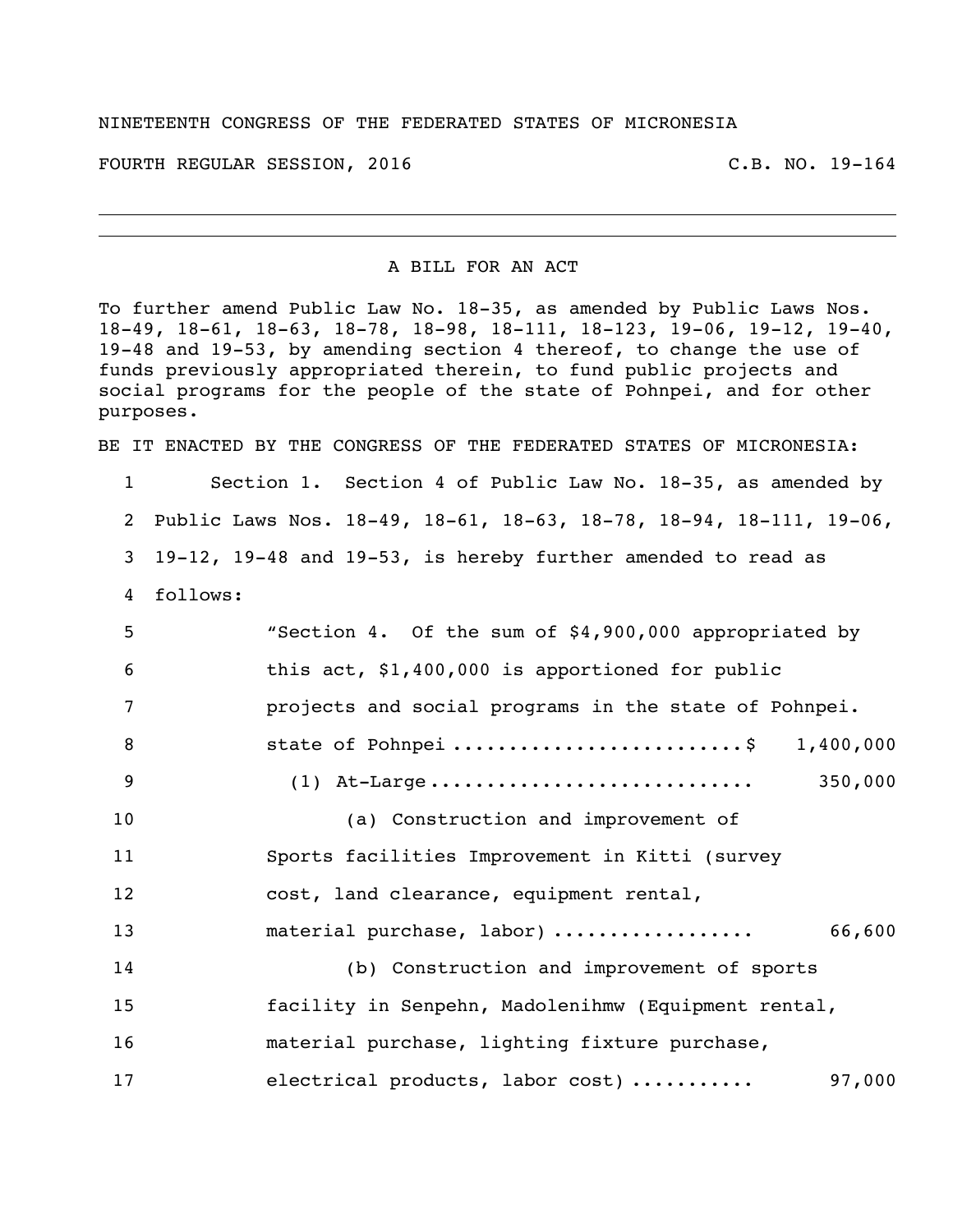| $\mathbf{1}$ | 16,000<br>(c) Pohnpei Broadcast facilities\$        |
|--------------|-----------------------------------------------------|
| 2            | (d) Water system improvement (material,             |
| 3            | $-0-$<br>equipment purchase, labor)                 |
| 4            | (e) Community centers improvement                   |
| 5            | (Health and sanitary improvement, access road       |
| 6            | improvement)<br>50,000                              |
| 7            | (f) Crop development project grants                 |
| 8            | (seedling purchase and cultivation, equipment,      |
| 9            | tools purchase, equipment rental & labor, produce   |
| 10           | processing equipment, travel of Cargo expert        |
| 11           | to Pohnpei)<br>20,000                               |
| 12           | 50,000<br>(g) Street lights installation in Kolonia |
| 13           | Pacific STEP UP Program travel needs 8,400<br>(h)   |
| 14           | 5,000<br>Island Food Community in Pohnpei<br>(i)    |
| 15           | 10,000<br>Pohnpei Women Association Council<br>(j)  |
| 16           | 20,000<br>Madolenihmw Municipal Government<br>(k)   |
| 17           | 7,000<br>(1) U Speaker's Office subsidy             |
| 18           | 350,000<br>(2) Election District No 1               |
| 19           | 200,000<br>(a) Road improvement                     |
| 20           | 20,000<br>Transportation Needs<br>(b)               |
| 21           | School Needs<br>20,000<br>(C)                       |
| 22           | Solar lights<br>50,000<br>(d)                       |
| 23           | Storm Dolphin clean up project<br>10,000<br>(e)     |
| 24           | RSP Center construction<br>5,954<br>(f)             |
| 25           | Tomwara loop road maintenance<br>15,000<br>(g)      |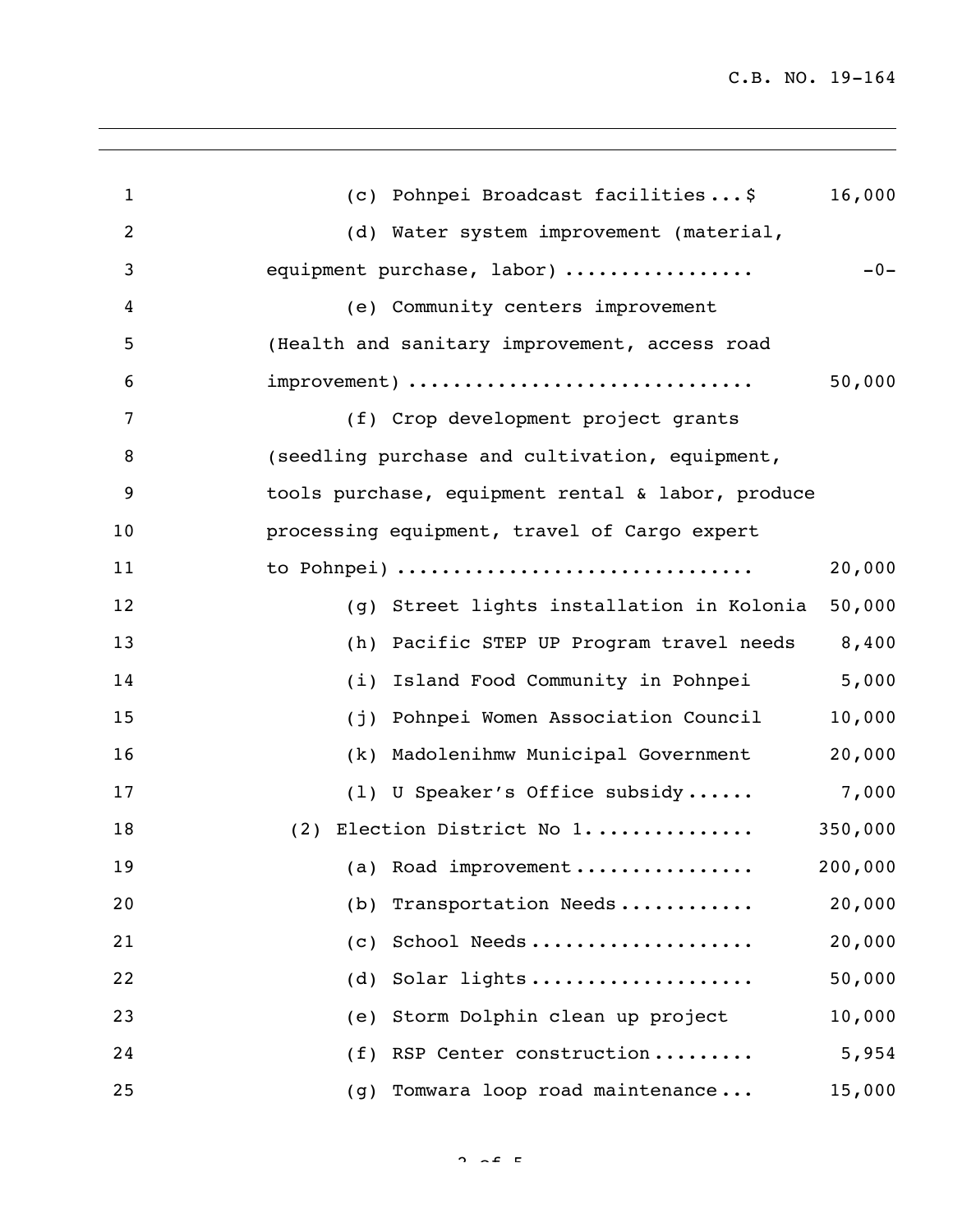| $\mathbf{1}$   | (h) | Nukuoro Constitutional Convention \$   | 5,000   |
|----------------|-----|----------------------------------------|---------|
| $\overline{c}$ |     | (i) Kapinga Water Catchment Project.   | 24,046  |
| 3              |     | (3) Election District No. 2            | 350,000 |
| 4              |     | (a) Salapuk school road paving         | 50,000  |
| 5              |     | (b) Wone school road paving            | 50,000  |
| 6              |     | (c) Diadi (Madol) water system         | 5,000   |
| 7              |     | (d) Diadi (Kitti) water system         | 10,000  |
| 8              |     | (e) Nanpahalp (Madol) road paving      | 30,000  |
| 9              |     | (f) Speaker's office, Isokohnedi,      |         |
| 10             |     | administrative support                 | 5,000   |
| 11             |     | (g) Kitti track and field facility     | 25,000  |
| 12             | (h) | Water well drilling                    | 5,000   |
| 13             | (i) | Sapwalapw road upgrade                 | 15,000  |
| 14             | (j) | Enipen powe road upgrade               | 15,000  |
| 15             | (k) | Power line extension                   | 10,000  |
| 16             | (1) | Mwoakot (Kitti) road upgrade           | 15,000  |
| 17             | (m) | Metipw/Dolapwal road upgrade           | 10,000  |
| 18             | (n) | Dioan road upgrade                     | 15,000  |
| 19             |     | (o) Youth and sports                   | 7,500   |
| 20             | (p) | Sports equipment                       | 7,500   |
| 21             | (q) | Agriculture fair                       | 5,000   |
| 22             | (r) | Students financial assistance          | 10,000  |
| 23             | (s) | Patients referral assistance           | $-0-$   |
| 24             |     | (t) Purchase of coral material         | 7,500   |
| 25             |     | (u) Purchase of PVC pipes and fittings | 7,500   |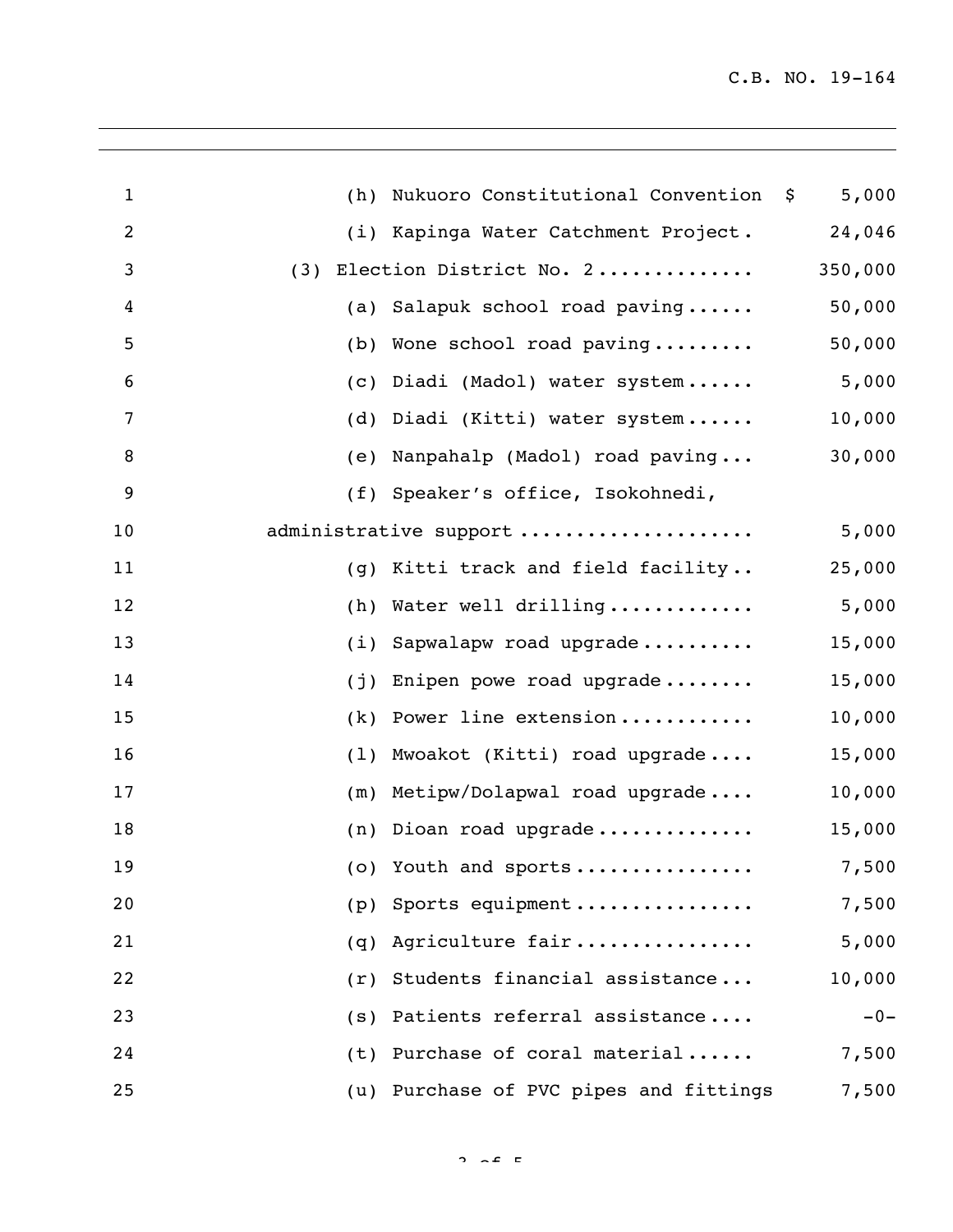C.B. NO. 19-164

| $\mathbf{1}$   | (v) Administrative support services                 |  |
|----------------|-----------------------------------------------------|--|
| $\overline{c}$ | 10,000<br>(Election District No. 2) \$              |  |
| 3              | 20,000<br>Nanmangil road construction<br>(w)        |  |
| 4              | 10,000<br>Kepine water system upgrade<br>(x)        |  |
| 5              | Luhkenmoanlap's office, Kitti<br>(y)                |  |
| 6              | 5,000<br>municipal government                       |  |
| 7              | 350,000<br>(4) Election District No. 3              |  |
| 8              | 73,750<br>Road improvement<br>(a)                   |  |
| 9              | 10,000<br>School supplies<br>(b)                    |  |
| 10             | 10,000<br>Student support fund<br>(C)               |  |
| 11             | 15,000<br>Medical referral support<br>(d)           |  |
| 12             | (e) [Nan-U pier repairs/improvement]                |  |
| 13             | 25,000<br>U and Nett street lights                  |  |
| 14             | 5,000<br>Senior citizen support<br>(f)              |  |
| 15             | 1,250<br>Road cleanup project/equipment<br>(q)      |  |
| 16             | 35,000<br>El Nino mitigation<br>(h)                 |  |
| 17             | 25,000<br>Mwoakilloa Municipal Gov't subsidy<br>(i) |  |
| 18             | (j) Pingelap Lumber Project<br>$-0-$                |  |
| 19             | (k) Pingelap Coconut Project<br>20,000              |  |
| 20             | (1) Pingelap satellite fee<br>3,000                 |  |
| 21             | (m) ED#3 Community Water Projects<br>25,000         |  |
| 22             | (n) Renewal energy/solar equipment                  |  |
| 23             | 20,000<br>supplies for remote communities           |  |
| 24             | (o) Pohnpei Business                                |  |
| 25             | Association subsidy<br>10,000                       |  |

 $4 \times 5$   $\epsilon$